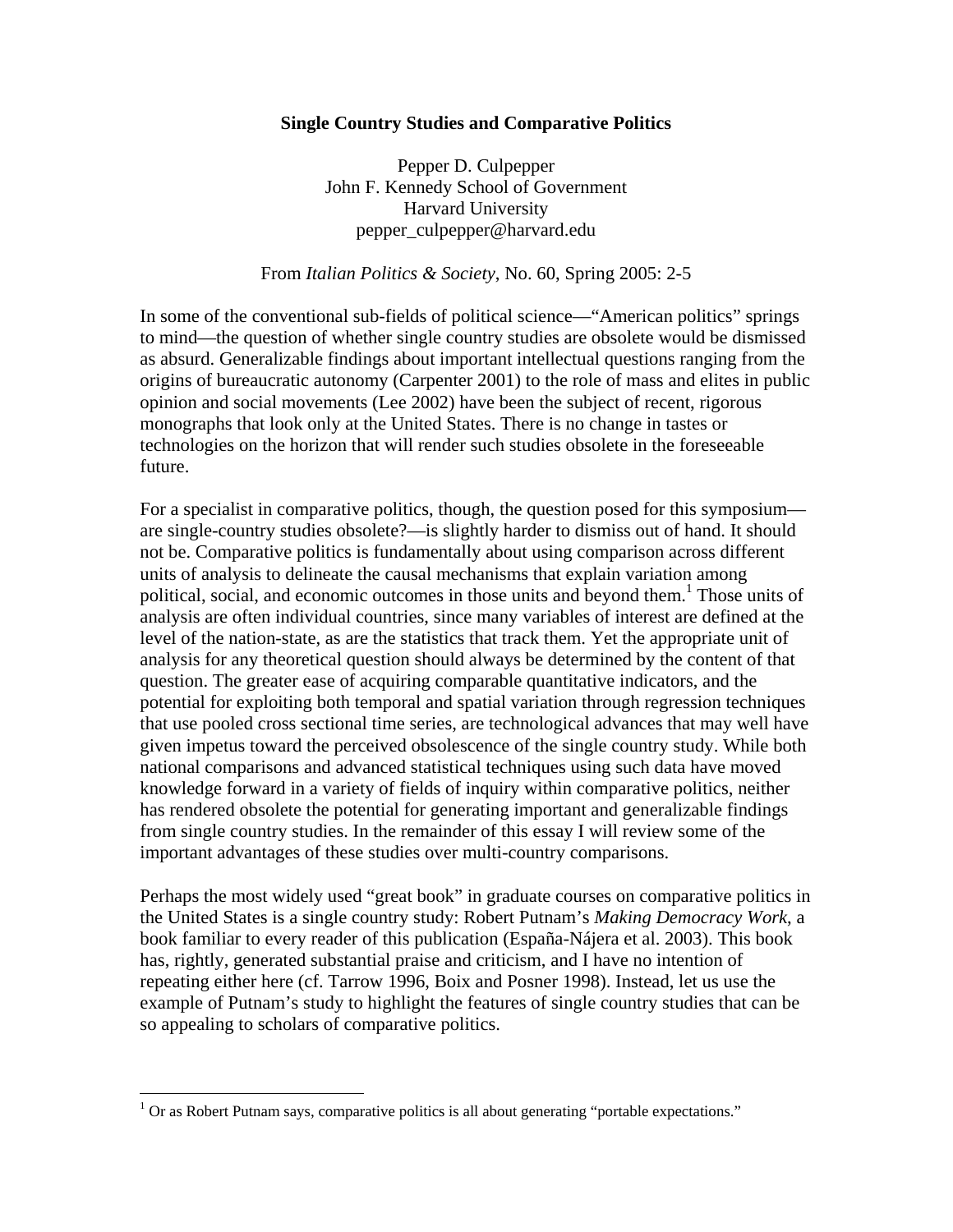Putnam exploits the possibilities for comparison that exist both sub-nationally (among Italian regions) and temporally (Italian regions today vs. Italian regions in past time periods). Sub-national variation among administrative units is the most easily available strategy to practitioners of a single country studies, and it has the great virtue of holding many other potentially causal variables constant. Multi-country studies using regression techniques can throw in a vector of control variables, including country dummies, to deal with this problem; but, so often, the institutional and cultural features that make the country dummies significant are themselves integral to the causal story that is being told. Sub-national comparison is no silver bullet in this regard, especially in a country as internally heterogeneous as Italy, but it is a valuable asset of the country study.

Temporal variation is also useful, particularly since many contemporary debates in political science are concerned with issues of sequencing and contingency in causal analysis (Pierson 2004, Sewell 1996). Putnam uses this temporal variation to great effect, both to demonstrate that social capital at time  $t_0$  is a better predictor of economic development at  $t_1$  than vice versa, and to illustrate his argument for the origins of divergent patterns of civic engagement hundreds of years before the regional reforms he studies. In the area of comparative politics in which I work most extensively comparative political economy—we can observe these same sorts of strategies at work.

Indeed, in comparative political economy, one important debate is whether national level "varieties of capitalism" are even appropriate units of analysis, given the heterogeneity within the units. Hall and Soskice (2001) have developed an influential rationalist model of the institutional differences that structure modern capitalism, using insights from the new economics of organization to demonstrate the institutional complementarities that distinguish liberal market economies (LMEs), such as the United States, from coordinated market economies (CMEs) such as Germany. Hall and Soskice focus almost entirely on inter-country variations in the institutional structure of capitalism to explain what they observe as "systematic differences in corporate strategy across LMEs and CMEs" (2001: 16).

There are good reasons to focus on the national-level of variation in comparative political economy—many of the institutions emphasized in that literature depend on national level regulations, as in the areas of industrial relations or of finance. Yet we do not know that the most important systematic differences in corporate strategy are generated among countries, rather than among *regions* of the same country or among *sectors* across different countries. Two prominent single country studies—Gary Herrigel's *Industrial Constructions* (1996) and Annalee Saxenian's *Regional Advantage* (1994)—have shown significant regional variations in the sort of institutions stressed by Hall and Soskice *within* the two national cases they take as paradigmatic: Germany and the US.

Tracing both cross-sectional and temporal variation, Herrigel's book shows how the "German political economy" is really made up of at least two distinctive social and industrial models, each of whose influence on the country's productive tissue has varied over time. The decentralized industrial order, which has many of the features characteristic of the stylized model of the German CME depicted by Hall and Soskice, is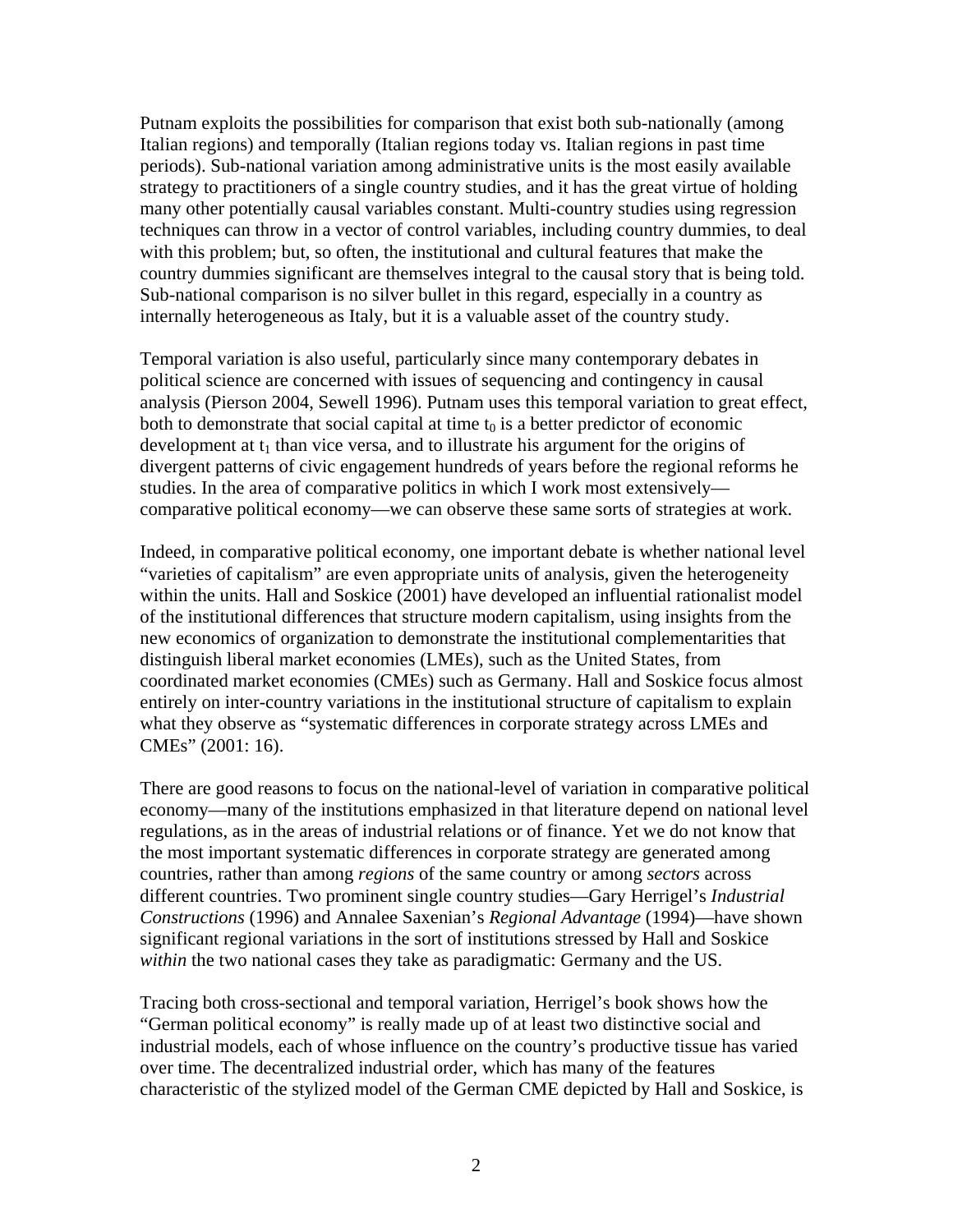regionally concentrated in southwestern Germany. Other industrialized parts of the country are characterized instead by an autarkic industrial order, in which patterns of inter-firm horizontal collaboration are not at all like those described by Hall and Soskice. Analogous regional variation has been well documented in the Italian case (cf. Locke 1995), but also in France, a country not typically associated with regional heterogeneity (Culpepper 2003, Hancké 2002).

In a similar vein, Saxenian's book shows how high-tech industrial infrastructure in two American sub-regions—Route 128 and Silicon Valley, which are of course indistinguishable in the sort of framework adopted by Hall and Soskice—have profoundly different local institutional contexts. And it is local institutional context that proved to be decisive in determining the ability of these regions to nurture companies bent on pursuing innovation in the computer and electronics industry during the 1970s and 1980s. One recent puzzle within the varieties of capitalism literature is most likely answered by the sort of local informal institutions studied by Saxenian, Herrigel and others. The varieties of capitalism literature holds that CMEs are poorly equipped to promote radical innovation, but the literature lacks an answer so far as to why CMEs Sweden and Finland have been so successful in promoting high-tech companies (Ericsson, Nokia), while Germany has lagged in such fields. This question, as with most of the fundamental questions in comparative politics, will need to be answered by considering variation among country cases. Yet it could well be a single country study, attentive to the temporal and cross-sectional variations within one of these countries, that provides insight into the answer.

Some scholars may not be persuaded by such an argument. "OK," the skeptic may say, "but Hall and Soskice (and much of the rest of the field) are right that most relevant regulations are national, so these local variations in regional, informal institutions are of minor significance. We care most about what is happening on average, and the most important structures of national political economies are determined by national regulation." This is a slightly crude version of what I take to be the dominant view in the field of comparative political economy. In an important recent contribution on *the* major regulatory trend of the recent era—neoliberal reform—Richard Snyder (2001) has deftly critiqued and underlined the limitations of this view: "the subnational comparative method helps overcome a major limitation of existing work on the politics of neoliberal reforms: extreme dependence on aggregate, national-level data. This striking 'whole nation bias' has obscured the possibility that neoliberal reforms, rather than unleashing market forces, can trigger reregulation processes at the subnational level" (Snyder 2001: 16).

Looking at the coffee sector in four regions in southern Mexico—one country, one sector—Snyder explores the dynamics of how different regional policy regimes emerge from the interaction of three variables: the content of the regional regulatory project (following national deregulation), the response of small coffee producer organizations, and the strength of those organizations. If we were coding the Mexican coffee sector as either deregulated or regulated, we would be excluding much of what Snyder discovers to be the real politics of "deregulation": whether and how it is implemented across a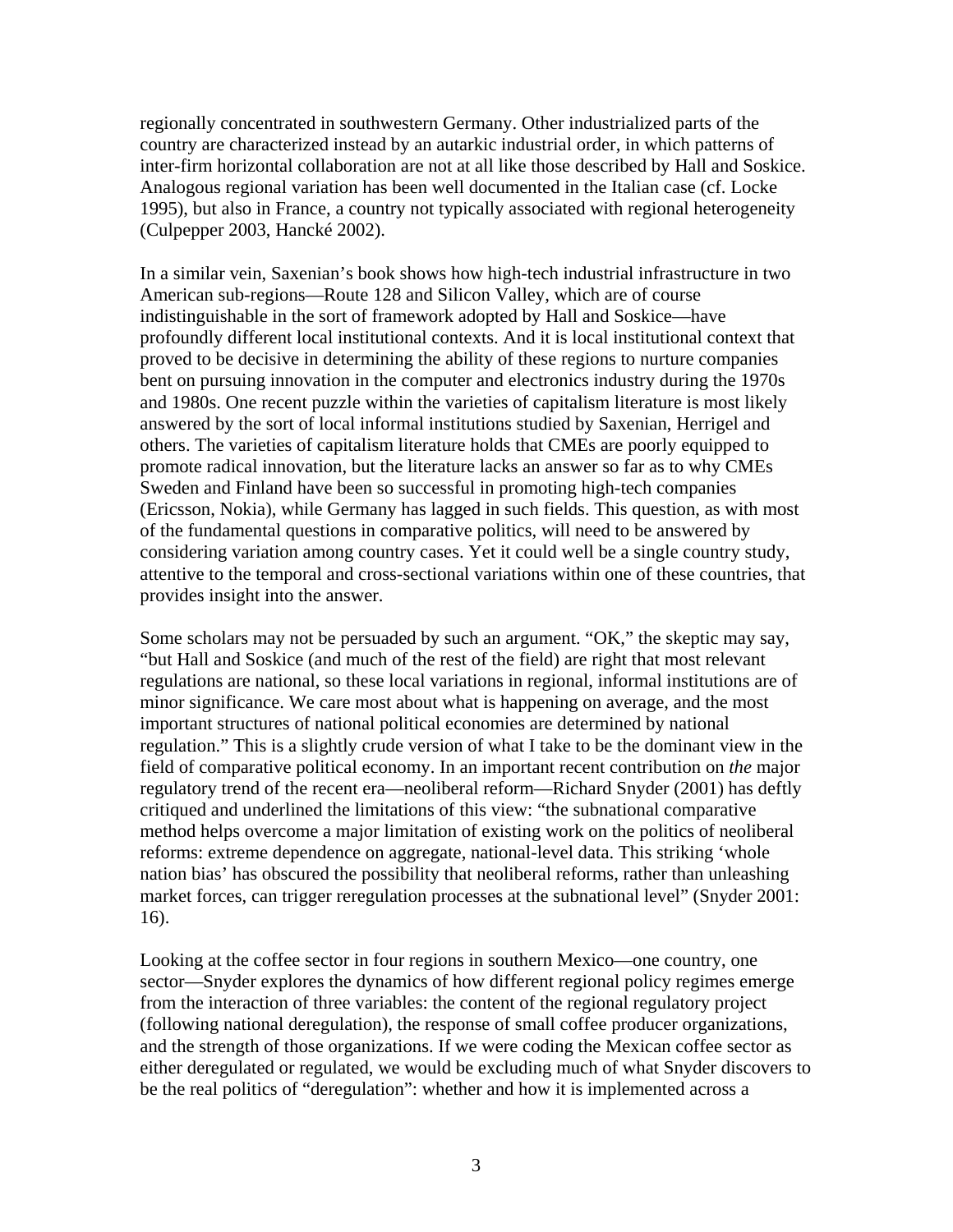country. Snyder's work generates a set of interesting hypotheses that others can apply in different national cases, exactly as any comparativist aspires to do. What makes his findings plausible and generalizable is the rigor of his subnational comparison, a rigor that could well have been sacrificed in a multi-country research design that necessarily trades off some depth of analysis for the greater country breadth achieved.

None of this should be construed as an attack on studies that compare multiple countries. Most of my own work is indeed of this sort, and the virtues of studies that are able to compare multiple countries are well-known. The argument in this essay should be read instead as a defense of methodological pluralism in comparative politics, and perhaps even more narrowly for comparative political economy. Other areas of inquiry within comparative politics have been less quick to move away from single country studies. Mark Beissinger's (2002) magisterial analysis of the rise of nationalism and the break up of the Soviet state was indeed a celebrated reminder not only of the important possibilities of single country studies, but of the fact that today's sub-national region is tomorrow's independent country.

The single country study has lost none of its capacity to have generalizable implications since Tocqueville published *Democracy in America* or Robert Dahl *Who Governs?* There will be bad single-country studies, as there always have been, but there will also be great ones. Those that are particularly effective maximize their explanatory leverage by exploiting the availability of comparable units of analysis, whether over time, space, or some other organizational dimension of variation. The ease of making cross-country comparisons using readily available, but sometimes misleading, aggregate national data certainly does not render the single country study obsolete. If anything, such work provides an important correction of existing work that may flatten the variegated political texture of sub-national regions in order to generalize about current trends.

The danger of obsolescence of the single-country study does not lie in technological or methodological advances. Instead, I suspect that the most serious threat in rendering this valuable tool of inquiry obsolete lies with changing tastes: in particular, the tastes of purchasers of books as refracted through the demands of publishers. Those publishers have to sell enough books to make themselves viable in the marketplace, and in comparative politics I would guess (without hard evidence) that publishers of serious university presses are less likely to gamble on the publication of a single-country study than they were fifteen years ago. If this speculation is right, it would be a pity if the next *Making Democracy Work* goes unpublished because its focus on a single country is perceived as of insufficiently broad. Comparative politics, at its best, uses comparative cases to illuminate general mechanisms of social and political causation. It is this test, and not the number of countries in a study, that should remain the benchmark against which we assess the quality of comparative research.